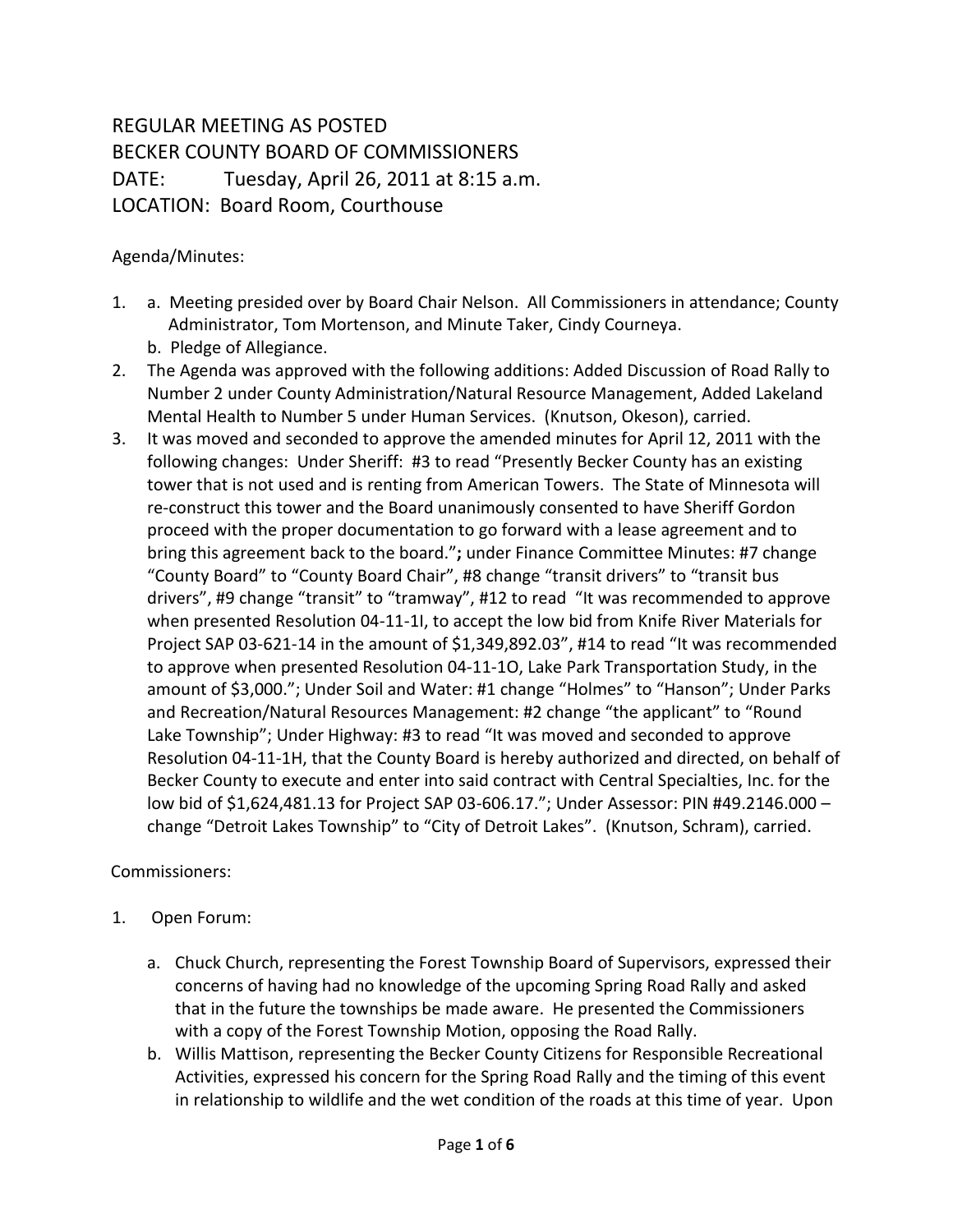request from the Commissioners, Sheriff Tim Gordon reported that his department has not had any significant problems in the past with the Fall Road Rally.

- 2. Reports and Correspondence:
	- a. Commissioner Knutson
		- i. Reported on the following meetings: Zoning Ordinance Review Committee and Natural Resources Committee.
	- b. Commissioner Schram
		- i. Reported on the following meetings: Winter Wonderland Trails, Mahube Personnel Committee, Beyond the Yellow Ribbon, Economic Development and Housing Authority, and interviewed with the Urban Institute.
	- c. Commissioner Nelson
		- i. Reported on the following meetings: Information Technology/GIS, Natural Resources Committee, Library Executive, Space Needs/Utilization, and Becker County Soil and Water Conservation District (SWCD).
	- d. Commissioner Skarie
		- i. Reported on the following meetings: Review Board, Becker County Fair Board, Labor Management Committee, Lakeland Mental Health, and Development Achievement Center (DAC).
	- e. Commissioner Okeson
		- i. Reported on the following meetings: Minnesota Airport Annual Conference, Detroit Lakes/Becker County Airport Commission, West Central Regional Juvenile Detention Center, West Central Initiative Regional Transportation, Beyond the Yellow Ribbon, Economic Development Authority, Labor Negotiation Committee, and Regional Radio Board.
- 3. Commissioner Appointments:
	- a. There were no appointments.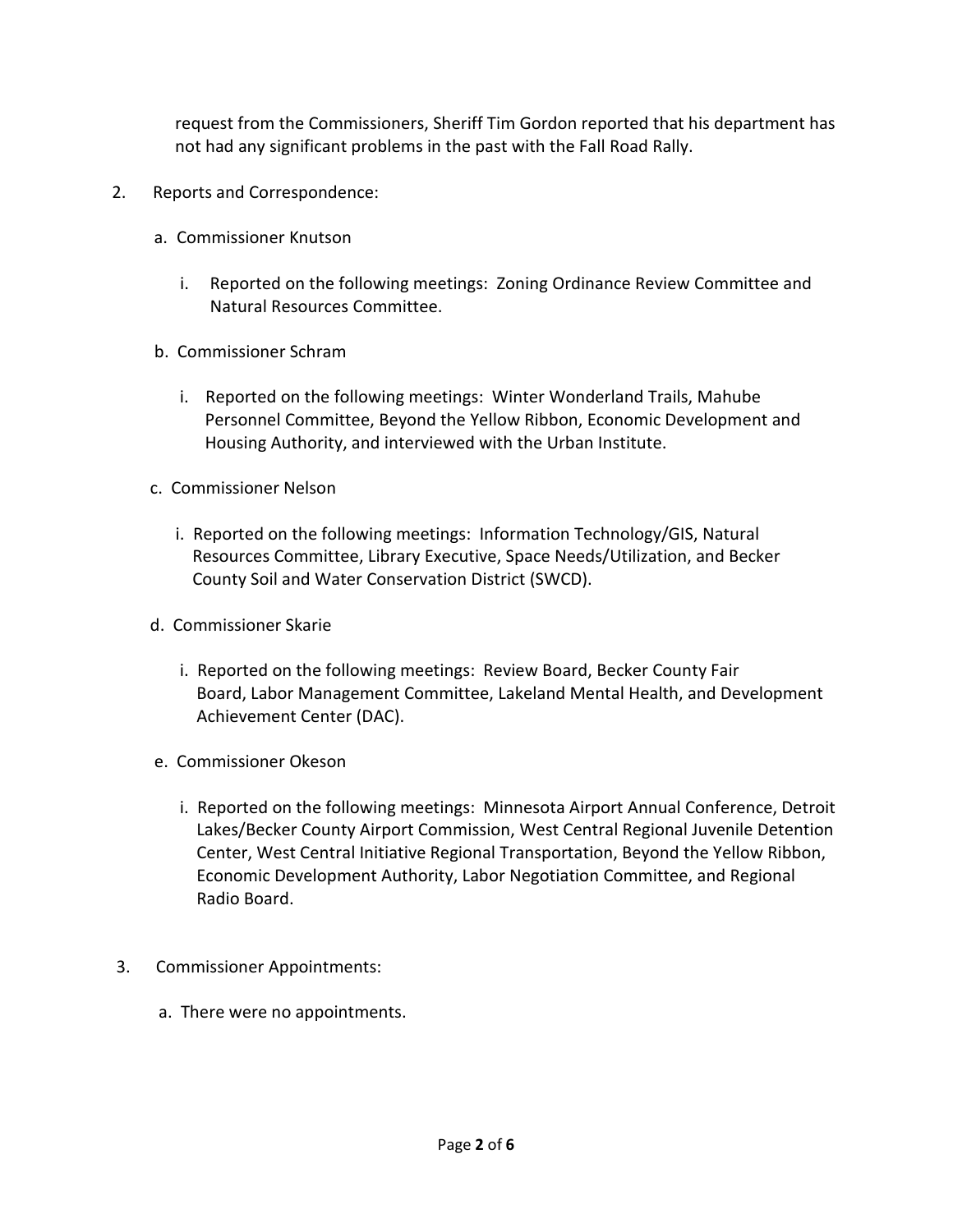Auditor/Treasurer: Ryan Tangen Presented:

- 1. Licenses and Permits
	- a. It was moved and seconded to approve an Off-Sale Liquor License to Eugene D. Forbes, DBA Forbes, LLC – Osage Liquor in Osage Township. (Knutson, Okeson), carried.

Finance Committee Minutes: Ryan Tangen Presented:

- 1. It was moved and seconded to approve regular claims, over 90-day claims and Auditor's Warrants.
	- a. Central Market in the amount of \$12.62 due to missing invoice.
	- b. General Security Services Corporation (GSSC) in the amount of \$331.31 due to missing invoice.
	- c. Auditor's Warrants (Tuesday Bills):
		- i.  $4/18/11$  in the amount of \$56,186.20
		- ii. 4/19/11 in the amount of \$866.17
		- iii. 4/19/11 in the amount of \$27,771.28 (Knutson, Skarie), carried.
- 2. The Human Services claims were reviewed and it was recommended to approve when presented.
- 3. It was recommended to approve when presented Sheriff Gordon's request for Jail Sergeants Band and Grade Change from B-25-2 to B-31-2.
- 4. It was moved and seconded to approve the request from Information Technology for the ESRI Software Maintenance Agreement Renewal for one year at a cost of \$9,729.63. (Knutson, Skarie), carried.
- 5. It was recommended to approve when presented the amendment of Resolution 04-11-2A to authorize the Becker County Highway Department to purchase a forklift in the amount of up to \$19,558.13, an increase from \$18,500 without the trade-in credit for the old forklift.
- 6. It was moved and seconded to approve the purchase of a site map and boundary signs for the Mountain View Recreation Area in the amount of \$1,062.00. (Knutson, Schram), carried.
- 7. It was moved and seconded to authorize the sale of Natural Resource Management (NRM) Vehicle Unit #43 by public sale. (Schram, Okeson), carried.
- 8**.** Mr. Tangen presented quotes for seed used to cover forest access roads. Soil and Water will provide suggestions for seed mixtures.
- 9. It was moved and seconded to approve the permit fee for salvage fuel wood at \$25 for 10 cords, beginning May 1, 2011. (Skarie, Okeson), carried.
- 10. It was moved and seconded to accept the March Cash Comparison and Investment Summaries from the Auditor/Treasurer. (Knutson, Schram), carried.
- 11. Mr. Tangen presented the change in the Finance Committee Meeting date from Mondays to Thursdays, to allow adequate time to submit board materials with the revised deadlines.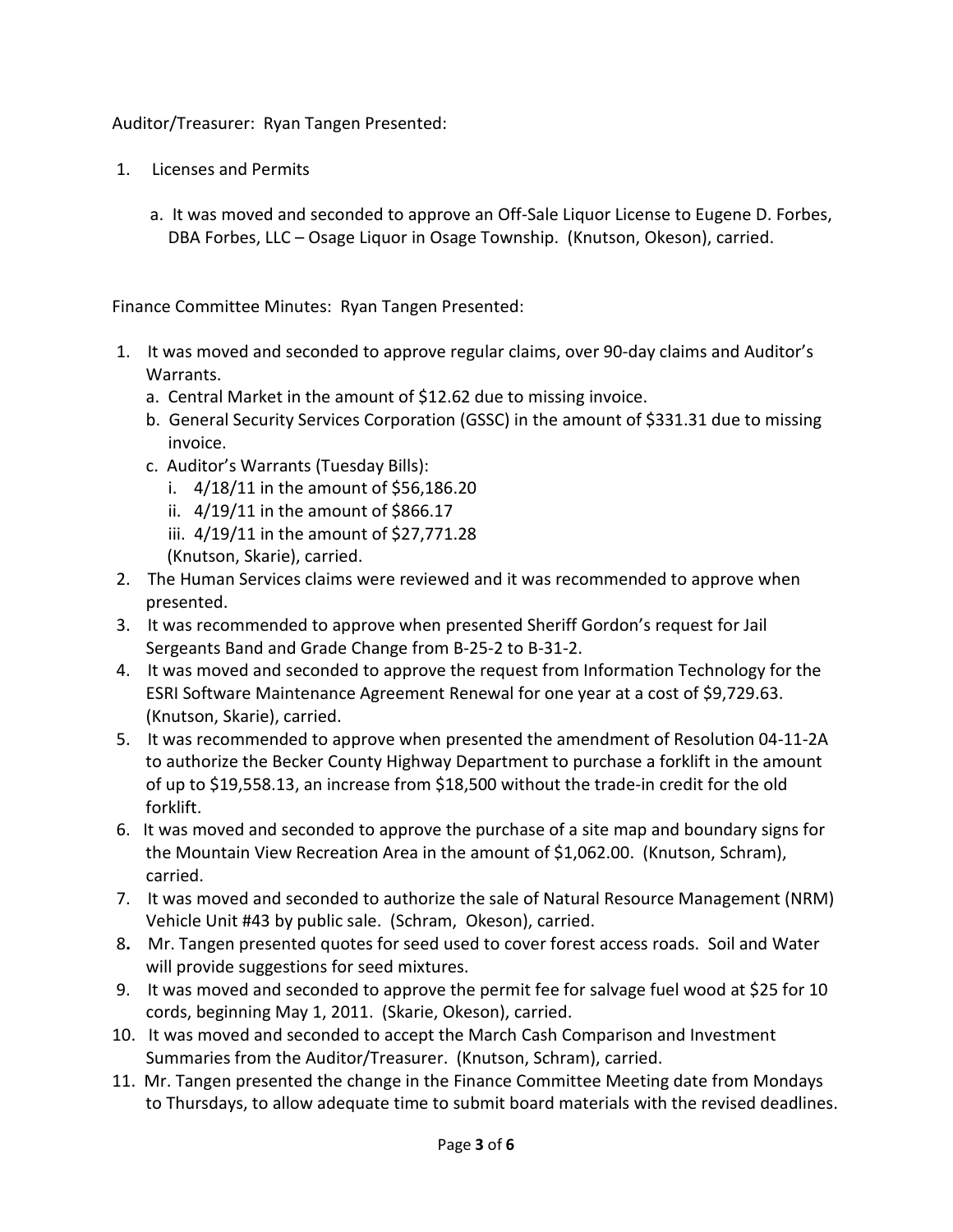After discussion, a decision was made to change the Finance Committee Meetings to Fridays at 8:15 a.m., with the next one slated for Friday, May 6, 2011 at 8:15 a.m.

## Assessor: Steve Skoog Presented:

 1. It was moved and seconded to approve the abatements for PIN #07.0104.001 in Cuba Township for the amount of (\$340.00); for PIN #07.0105.000 in Cuba Township for the amount of \$318.00; for PIN #08.0077.005 in Detroit Township for the amount of \$1,428.00; for PIN #08.0077.003 in Detroit Township for the amount of (\$1,438.00); for PIN #10.0050.000 in Erie Township for the amount of \$310.00; for PIN #10.0534.003 in Erie Township for the amount of (\$106.00); for PIN #26.0119.000 in Runeberg Township for the amount of \$396.00; for PIN #: 49.1593.886 in the City of Detroit Lakes for the amount of (\$242.00). (Knutson, Schram), carried.

Veteran Services: Lauri Brooke Presented:

- 1. Ms. Brooke presented information on the Upcoming Tri-County Veteran's Round-Up which will be held July 9, 2011, from 2:00 p.m. – 7:00 p.m. at the Senior Center in Menahga, Minnesota, sponsored by Becker, Hubbard, and Wadena County Veterans Services Offices.
- 2. Ms. Brooke requested authorization from the Board to attend the National Association of County Veteran's Service Officer Training in Biloxi, Mississippi, June 4 – 11, 2011, to meet County Veterans Service Officer accreditation requirements. Without the continuing education credits, she would lose accreditation from the General Counsel and access to the VA database. It was moved and seconded to approve the requested training (Schram, Skarie), however, an amendment was moved and seconded to table the training request to the next meeting with the understanding that it would first be brought through the Finance Committee. (Skarie, Knutson), carried.

Sheriff/Human Resources: Tim Gordon and Nancy Grabanski Presented:

1. Sheriff Tim Gordon and Nancy Grabanski presented information to the Board on the Sergeant's Band and Grade Change request. It was moved and seconded to approve the change in the Jail Sergeants Band and Grade from B-25-2 to B-31-2, (Skarie, Schram), carried.

County Administrator/Natural Resource Management (NRM): Tom Mortenson, Ryan Tangen, Guy Fischer, and Brad Wentz Presented:

1. Tom Mortenson, County Administrator, presented the Action Plan for Enhancement of the Winter Wonderland Snowmobile Trail System to the Board. Ryan Tangen and Guy Fischer also addressed the Board with information pertaining to the Winter Wonderland Trails recommendations agreed upon at the April 14, 2011 Public Meeting held with the local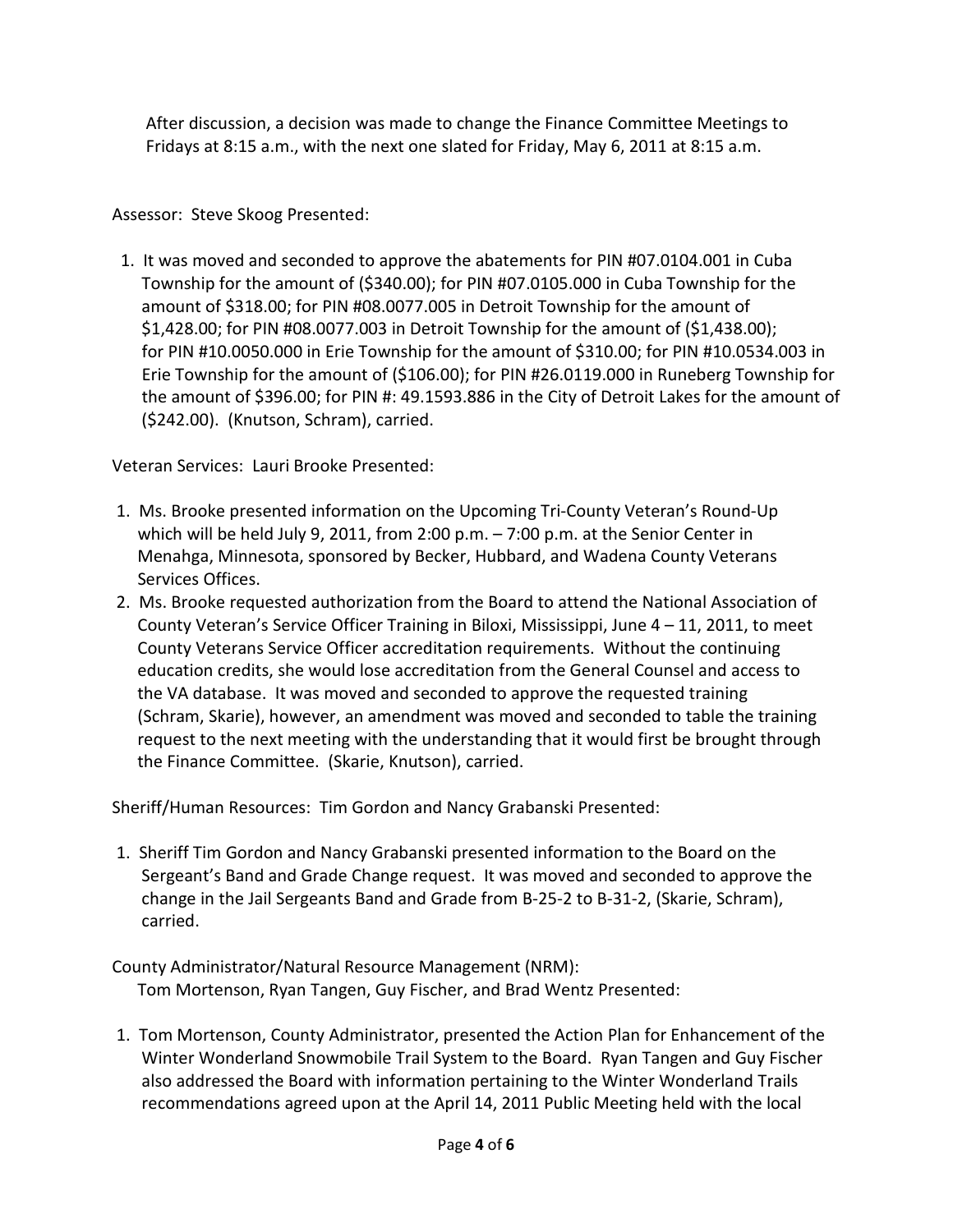snowmobile clubs and subsequent meeting. It was moved and seconded to accept the Action Plan for Enhancement of the Winter Wonderland Snowmobile Trail System and endorse the concepts outlined in the Action Plan, together with the implementation steps. (Okeson, Schram), carried.

2. Concerns were discussed in reference to the upcoming local Road Rallys, specifically the "Minnesota Rally" which is being held on May 20-21, 2011. Commissioner Schram was concerned about the Molton Lake Road washing out every year and the safety of the rally being held in the spring when the roads are wet. There was also concern for the wildlife at this time of year. Sheriff Tim Gordon informed the Board that this event is permitted through the Department of Natural Resources (DNR). This event does not have a history of presenting problems and the Sheriff's Office has no reason to restrict.

## Human Services:

- 1. Lakeland Mental Health: Clair Prody, Executive Director, Steven Midthune, Community Representative for Lakeland Mental Health Board, and Karen Velaski Schmit, MSW presented:
	- a. Mr. Prody gave an update on Lakeland Mental Health and thanked the Board for Becker County's contribution.
- 2. Human Services: Nancy Nelson Presented:
	- a. It was moved and seconded to accept the Board Reports on Adult Services, Children and Family Services, Financial Assistance and Mental Health/Chemical Dependency (MCD). (Skarie, Schram), carried.
	- b. It was moved and seconded to approve the Human Services Claims. (Knutson, Skarie), carried.
	- c. It was moved and seconded to accept the Community Health Report. (Knutson, Schram), carried.
	- d. It was moved and seconded to approve the Community Health Claims. (Schram, Skarie), carried.
	- e. It was moved and seconded to accept the Transit Ridership Report. (Knutson, Okeson), carried.
	- f. It was moved and seconded to approve the Transit Claims. (Skarie, Schram), carried.

Highway: Brad Wentz Presented:

1. It was moved and seconded to rescind Resolution 04-11-1J adapted April 12, 2011 and to replace with Resolution 04-11-2A to authorize and direct the County Engineer to purchase a forklift as outlined in capital expenditure report and that consideration will be given to retaining the existing forklift for use in another department, forgoing the trade-in value at this time. (Schram, Okeson), carried.